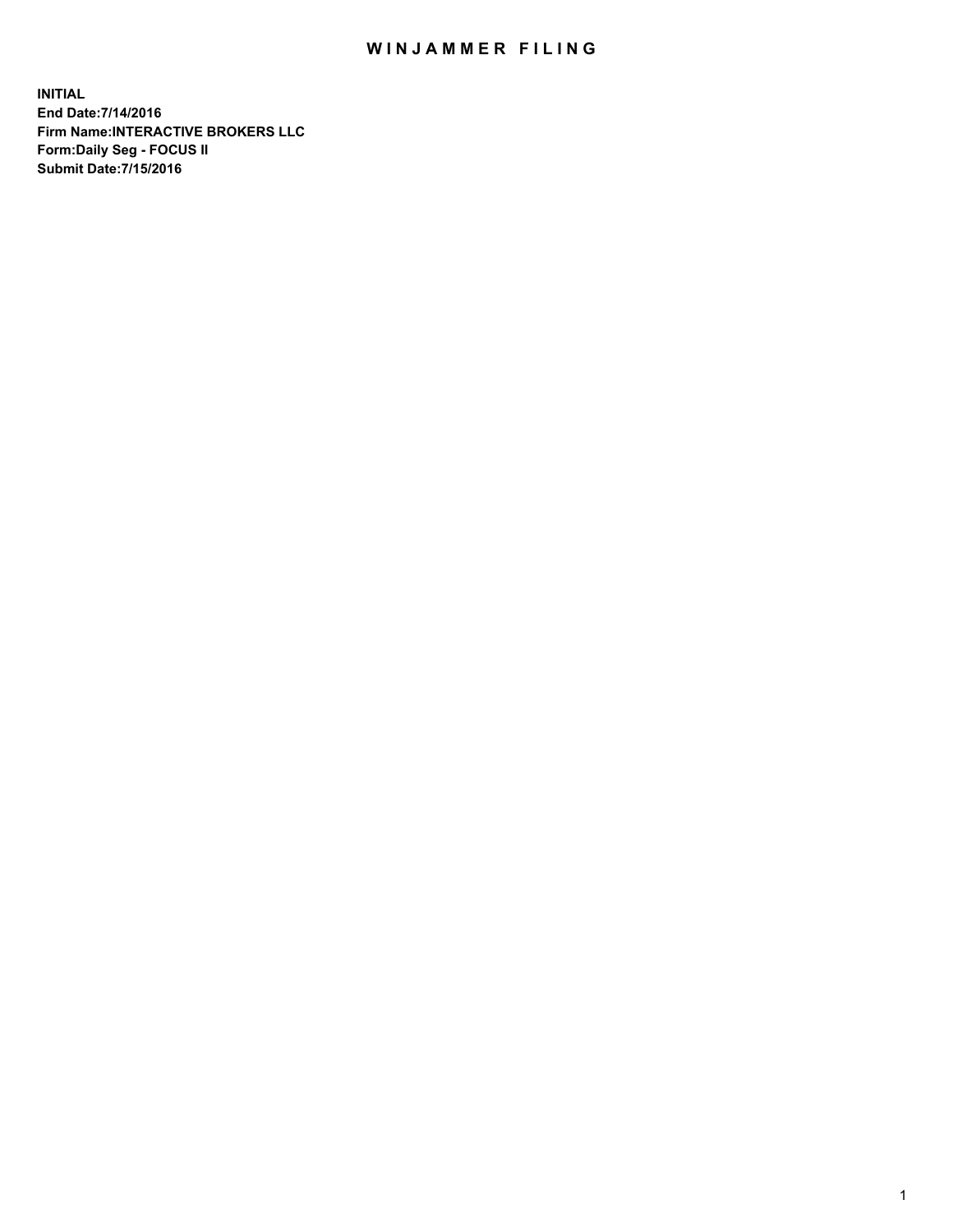## **INITIAL End Date:7/14/2016 Firm Name:INTERACTIVE BROKERS LLC Form:Daily Seg - FOCUS II Submit Date:7/15/2016 Daily Segregation - Cover Page**

| Name of Company<br><b>Contact Name</b><br><b>Contact Phone Number</b><br><b>Contact Email Address</b>                                                                                                                                                                                                                          | <b>INTERACTIVE BROKERS LLC</b><br>James Menicucci<br>203-618-8085<br>jmenicucci@interactivebrokers.c<br>om |
|--------------------------------------------------------------------------------------------------------------------------------------------------------------------------------------------------------------------------------------------------------------------------------------------------------------------------------|------------------------------------------------------------------------------------------------------------|
| FCM's Customer Segregated Funds Residual Interest Target (choose one):<br>a. Minimum dollar amount: ; or<br>b. Minimum percentage of customer segregated funds required:%; or<br>c. Dollar amount range between: and; or<br>d. Percentage range of customer segregated funds required between:% and%.                          | $\overline{\mathbf{0}}$<br>0<br>155,000,000 245,000,000<br>0 <sub>0</sub>                                  |
| FCM's Customer Secured Amount Funds Residual Interest Target (choose one):<br>a. Minimum dollar amount: ; or<br>b. Minimum percentage of customer secured funds required:%; or<br>c. Dollar amount range between: and; or<br>d. Percentage range of customer secured funds required between:% and%.                            | $\overline{\mathbf{0}}$<br>$\overline{\mathbf{0}}$<br>80,000,000 120,000,000<br>00                         |
| FCM's Cleared Swaps Customer Collateral Residual Interest Target (choose one):<br>a. Minimum dollar amount: ; or<br>b. Minimum percentage of cleared swaps customer collateral required:% ; or<br>c. Dollar amount range between: and; or<br>d. Percentage range of cleared swaps customer collateral required between:% and%. | $\overline{\mathbf{0}}$<br>$\overline{\mathbf{0}}$<br>0 <sub>0</sub><br><u>00</u>                          |

Attach supporting documents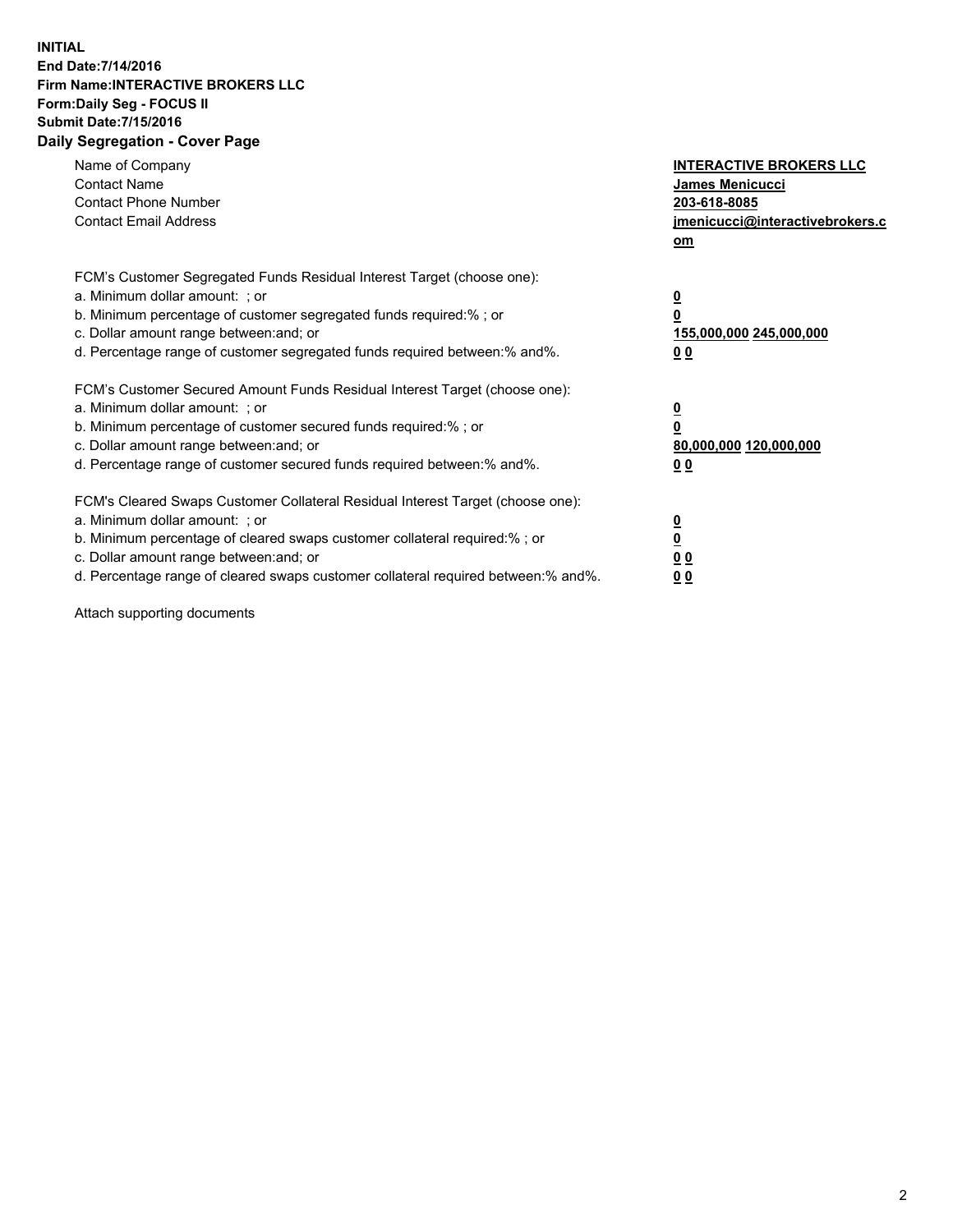## **INITIAL End Date:7/14/2016 Firm Name:INTERACTIVE BROKERS LLC Form:Daily Seg - FOCUS II Submit Date:7/15/2016 Daily Segregation - Secured Amounts**

|                | Dany Ocgregation - Oceanea Amounts                                                          |                                                       |
|----------------|---------------------------------------------------------------------------------------------|-------------------------------------------------------|
|                | Foreign Futures and Foreign Options Secured Amounts                                         |                                                       |
|                | Amount required to be set aside pursuant to law, rule or regulation of a foreign            | $0$ [7305]                                            |
|                | government or a rule of a self-regulatory organization authorized thereunder                |                                                       |
| 1.             | Net ledger balance - Foreign Futures and Foreign Option Trading - All Customers             |                                                       |
|                | A. Cash                                                                                     | 340,473,410 [7315]                                    |
|                | B. Securities (at market)                                                                   | 0 [7317]                                              |
| 2.             | Net unrealized profit (loss) in open futures contracts traded on a foreign board of trade   | 13,923,966 [7325]                                     |
| 3.             | Exchange traded options                                                                     |                                                       |
|                | a. Market value of open option contracts purchased on a foreign board of trade              | 525,709 [7335]                                        |
|                | b. Market value of open contracts granted (sold) on a foreign board of trade                | -229,460 [7337]                                       |
| 4.             | Net equity (deficit) (add lines 1.2. and 3.)                                                | 354,693,625 [7345]                                    |
| 5.             | Account liquidating to a deficit and account with a debit balances - gross amount           | 57,708 [7351]                                         |
|                | Less: amount offset by customer owned securities                                            | 0 [7352] 57,708 [7354]                                |
| 6.             | Amount required to be set aside as the secured amount - Net Liquidating Equity              |                                                       |
|                |                                                                                             | 354,751,333 [7355]                                    |
| 7.             | Method (add lines 4 and 5)                                                                  |                                                       |
|                | Greater of amount required to be set aside pursuant to foreign jurisdiction (above) or line | 354,751,333 [7360]                                    |
|                | 6.                                                                                          |                                                       |
| $\mathbf{1}$ . | FUNDS DEPOSITED IN SEPARATE REGULATION 30.7 ACCOUNTS                                        |                                                       |
|                | Cash in banks                                                                               |                                                       |
|                | A. Banks located in the United States                                                       | 4,100,000 [7500]                                      |
|                | B. Other banks qualified under Regulation 30.7                                              | 0 [7520] 4,100,000 [7530]                             |
| 2.             | <b>Securities</b>                                                                           |                                                       |
|                | A. In safekeeping with banks located in the United States                                   | 388,660,740 [7540]                                    |
|                | B. In safekeeping with other banks qualified under Regulation 30.7                          | 0 [7560] 388,660,740 [7570]                           |
| 3.             | Equities with registered futures commission merchants                                       |                                                       |
|                | A. Cash                                                                                     | $0$ [7580]                                            |
|                | <b>B.</b> Securities                                                                        | $0$ [7590]                                            |
|                | C. Unrealized gain (loss) on open futures contracts                                         | $0$ [7600]                                            |
|                | D. Value of long option contracts                                                           | $0$ [7610]                                            |
|                | E. Value of short option contracts                                                          | 0 [7615] 0 [7620]                                     |
| 4.             | Amounts held by clearing organizations of foreign boards of trade                           |                                                       |
|                | A. Cash                                                                                     | $0$ [7640]                                            |
|                | <b>B.</b> Securities                                                                        | $0$ [7650]                                            |
|                | C. Amount due to (from) clearing organization - daily variation                             | $0$ [7660]                                            |
|                | D. Value of long option contracts                                                           | $0$ [7670]                                            |
|                | E. Value of short option contracts                                                          | 0 [7675] 0 [7680]                                     |
| 5.             | Amounts held by members of foreign boards of trade                                          |                                                       |
|                | A. Cash                                                                                     | 80,344,145 [7700]                                     |
|                | <b>B.</b> Securities                                                                        | $0$ [7710]                                            |
|                | C. Unrealized gain (loss) on open futures contracts                                         | 5,176,665 [7720]                                      |
|                | D. Value of long option contracts                                                           | 525,731 [7730]                                        |
|                | E. Value of short option contracts                                                          | <mark>-229,462</mark> [7735] <b>85,817,079</b> [7740] |
| 6.             | Amounts with other depositories designated by a foreign board of trade                      | 0 [7760]                                              |
| 7.             | Segregated funds on hand                                                                    | $0$ [7765]                                            |
| 8.             | Total funds in separate section 30.7 accounts                                               | 478,577,819 [7770]                                    |
| 9.             | Excess (deficiency) Set Aside for Secured Amount (subtract line 7 Secured Statement         | 123,826,486 [7380]                                    |
|                | Page 1 from Line 8)                                                                         |                                                       |
| 10.            | Management Target Amount for Excess funds in separate section 30.7 accounts                 | 80,000,000 [7780]                                     |
| 11.            | Excess (deficiency) funds in separate 30.7 accounts over (under) Management Target          | 43,826,486 [7785]                                     |
|                |                                                                                             |                                                       |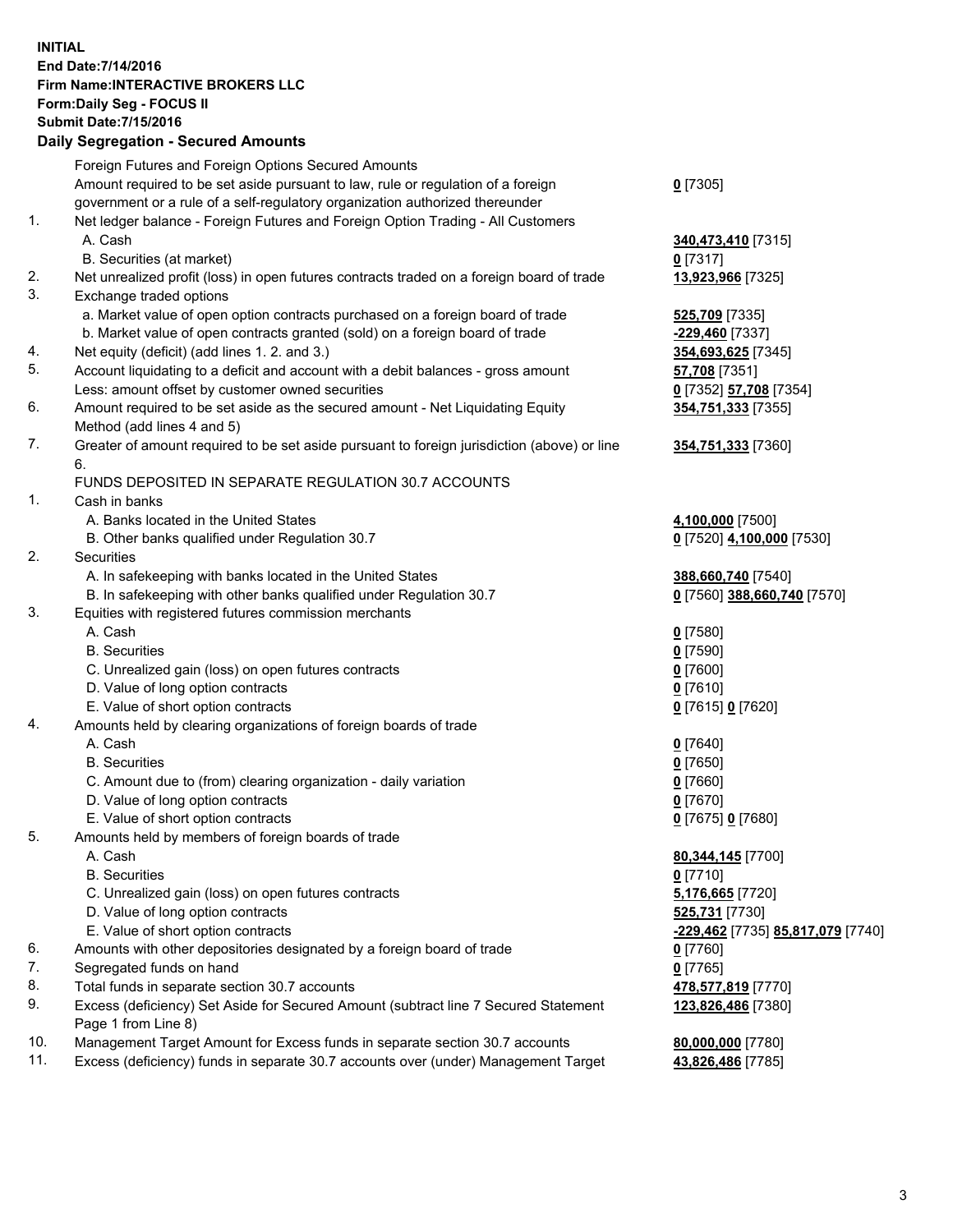**INITIAL End Date:7/14/2016 Firm Name:INTERACTIVE BROKERS LLC Form:Daily Seg - FOCUS II Submit Date:7/15/2016 Daily Segregation - Segregation Statement** SEGREGATION REQUIREMENTS(Section 4d(2) of the CEAct) 1. Net ledger balance A. Cash **3,055,317,507** [7010] B. Securities (at market) **0** [7020] 2. Net unrealized profit (loss) in open futures contracts traded on a contract market **-28,049,692** [7030] 3. Exchange traded options A. Add market value of open option contracts purchased on a contract market **161,110,135** [7032] B. Deduct market value of open option contracts granted (sold) on a contract market **-229,314,245** [7033] 4. Net equity (deficit) (add lines 1, 2 and 3) **2,959,063,705** [7040] 5. Accounts liquidating to a deficit and accounts with debit balances - gross amount **80,550** [7045] Less: amount offset by customer securities **0** [7047] **80,550** [7050] 6. Amount required to be segregated (add lines 4 and 5) **2,959,144,255** [7060] FUNDS IN SEGREGATED ACCOUNTS 7. Deposited in segregated funds bank accounts A. Cash **240,610,044** [7070] B. Securities representing investments of customers' funds (at market) **1,769,880,660** [7080] C. Securities held for particular customers or option customers in lieu of cash (at market) **0** [7090] 8. Margins on deposit with derivatives clearing organizations of contract markets A. Cash **29,449,033** [7100] B. Securities representing investments of customers' funds (at market) **1,197,165,903** [7110] C. Securities held for particular customers or option customers in lieu of cash (at market) **0** [7120] 9. Net settlement from (to) derivatives clearing organizations of contract markets **-355,228** [7130] 10. Exchange traded options A. Value of open long option contracts **161,105,081** [7132] B. Value of open short option contracts **-229,309,236** [7133] 11. Net equities with other FCMs A. Net liquidating equity **0** [7140] B. Securities representing investments of customers' funds (at market) **0** [7160] C. Securities held for particular customers or option customers in lieu of cash (at market) **0** [7170] 12. Segregated funds on hand **0** [7150] 13. Total amount in segregation (add lines 7 through 12) **3,168,546,257** [7180] 14. Excess (deficiency) funds in segregation (subtract line 6 from line 13) **209,402,002** [7190] 15. Management Target Amount for Excess funds in segregation **155,000,000** [7194] **54,402,002** [7198]

16. Excess (deficiency) funds in segregation over (under) Management Target Amount Excess